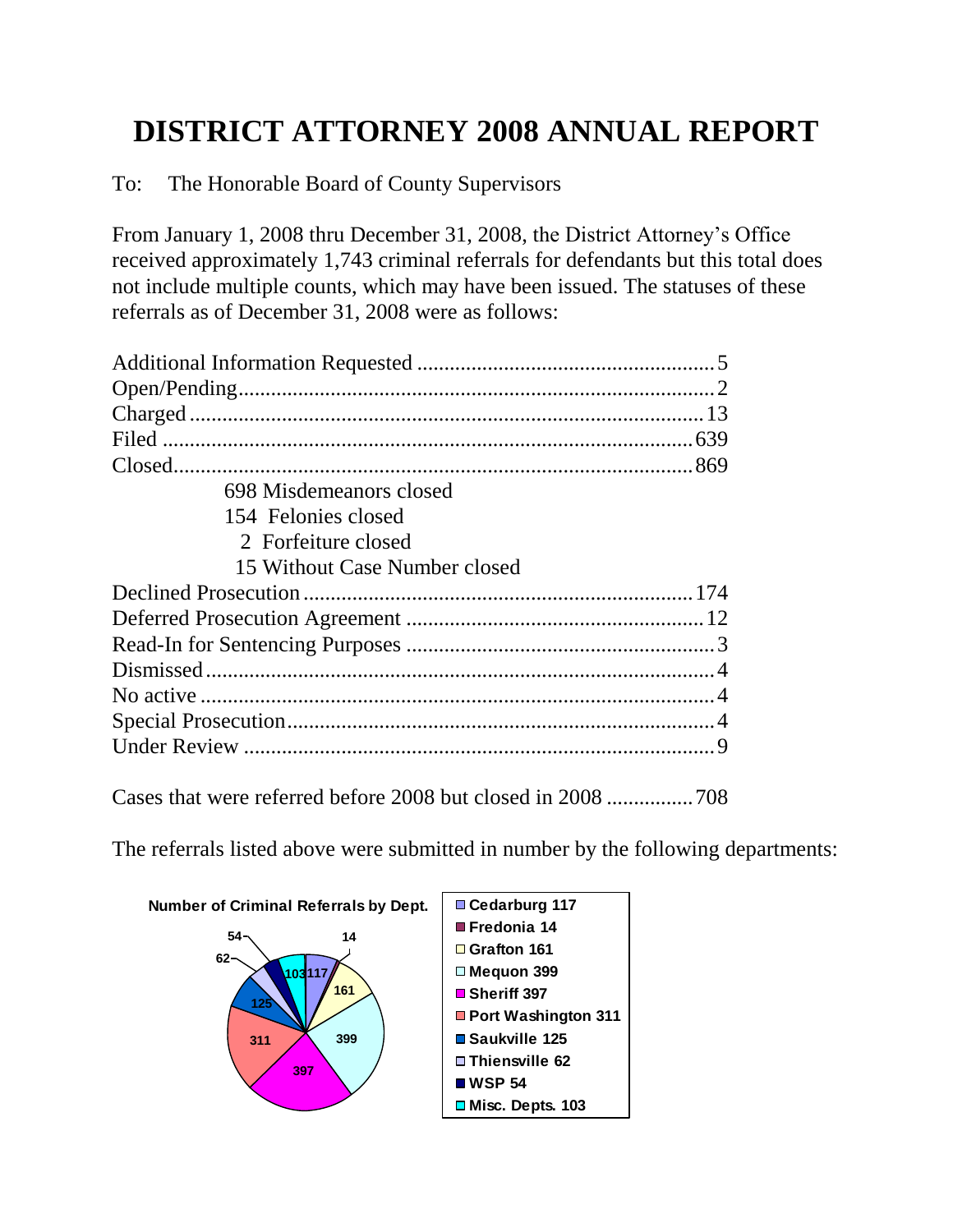**The following numbers reflect new Criminal Complaints filed in the calendar year of 2008 and, for comparison, the previous eight year statistics. However, starting in 2005 the Clerk of Courts no longer distinguishes between Criminal Traffic Complaints and Criminal Misdemeanor cases; they are incorporated together as Criminal Misdemeanor cases only.** 

|               | 2008  | 2007  | 2006  | 2005  | 2004 | 2003 | 2002        | 2001 | 2000 |
|---------------|-------|-------|-------|-------|------|------|-------------|------|------|
| Felony        | 316   | 284   | 299   | 304   | 313  | 300  | 280         | 259  | 289  |
| (CF)          |       |       |       |       |      |      |             |      |      |
| Misd.         | 1,238 | 1,239 | 1,253 | 1,347 | 753  | 692  | 623         | 643  | 651  |
| (CM)          |       |       |       |       |      |      |             |      |      |
| Traffic       | N/A   | N/A   | N/A   | N/A   | 656  | 618  | 587         | 450  | 483  |
| (CT)          |       |       |       |       |      |      |             |      |      |
| <b>Totals</b> | 1,554 | 1,523 | 1,552 | 1,651 | 1722 | 1610 | <b>1490</b> | 1352 | 1423 |

## **2008 contested traffic citations handled by the District Attorney's Office**

For all cases scheduled by the courts in 2008 in which officers or witnesses were needed to testify, the District Attorney's Office generated 517 Officer Subpoenas Notifications, 133 Traffic Officer/Witness Subpoenas and 952 Witness Subpoenas to have persons present for court evidentiary hearings.